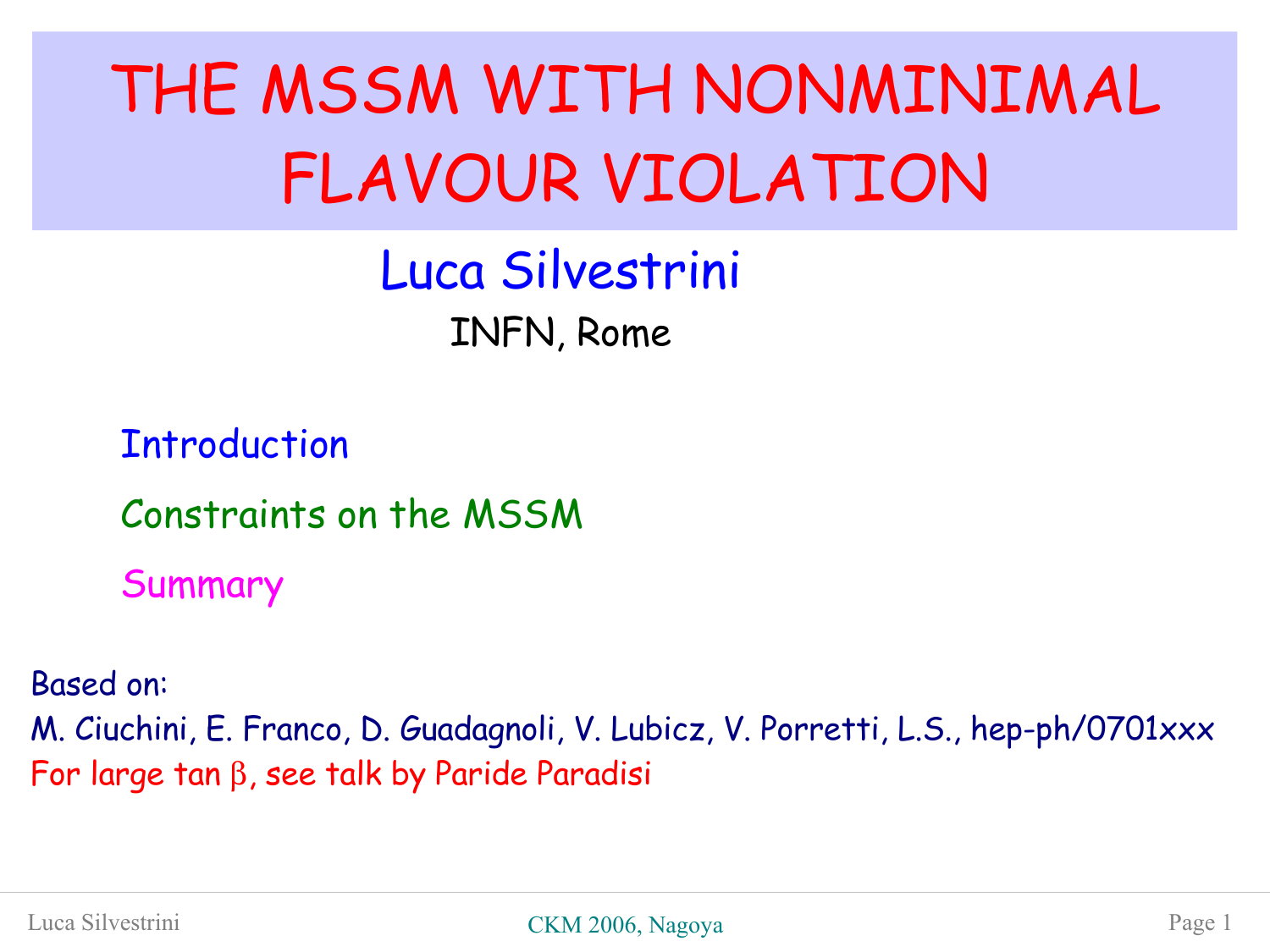## INTRODUCTION - I

- We know very well how to build a SUSY version of the MSSM:
	- –Gauge interactions: fixed by SUSY
	- –Yukawa interactions fixed by SUSY + R parity:  $2HDM$  w. tan  $\beta$  & 5 physical Higgses
- We do not know how to break SUSY: soft SUSY breaking terms: sfermion bilinears & trilinears, gaugino masses. Can all violate flavour & CP.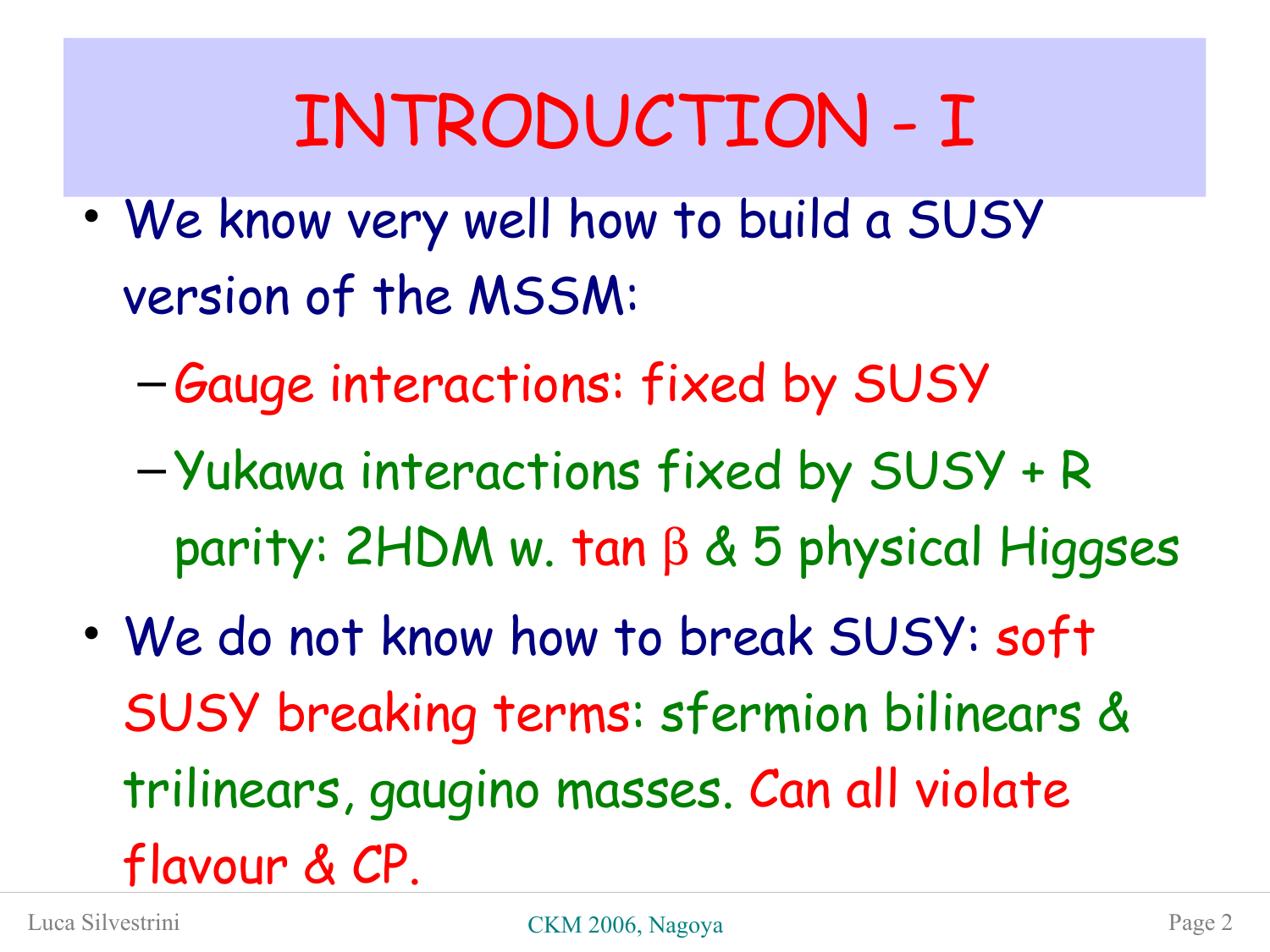#### INTRODUCTION - II

• Super-CKM basis: all gauge interactions governed by the CKM matrix. Additional sources of flavour violation in squark masses:

$$
\mathcal{M}_{\tilde{U}}^2 = \begin{pmatrix} (M_{\tilde{U}}^2)_{LL} + m_u^2 - \frac{\cos 2\beta}{6} (M_Z^2 - 4M_W^2) \hat{1} & (M_{\tilde{U}}^2)_{LR} - \cot \beta \mu m_u \\ (M_{\tilde{U}}^2)_{LR}^{\dagger} - \cot \beta \mu^{\star} m_u & (M_{\tilde{U}}^2)_{RR} + m_u^2 + \frac{2 \cos 2\beta}{3} M_Z^2 \sin^2 \theta_W \hat{1} \end{pmatrix}
$$
  

$$
\mathcal{M}_{\tilde{D}}^2 = \begin{pmatrix} (M_{\tilde{D}}^2)_{LL} + m_d^2 - \frac{\cos 2\beta}{6} (M_Z^2 + 2M_W^2) \hat{1} & (M_{\tilde{D}}^2)_{LR} - \tan \beta \mu m_d \\ (M_{\tilde{D}}^2)_{LR}^{\dagger} - \tan \beta \mu^{\star} m_d & (M_{\tilde{D}}^2)_{RR} + m_d^2 - \frac{\cos 2\beta}{3} M_Z^2 \sin^2 \theta_W \hat{1} \end{pmatrix}
$$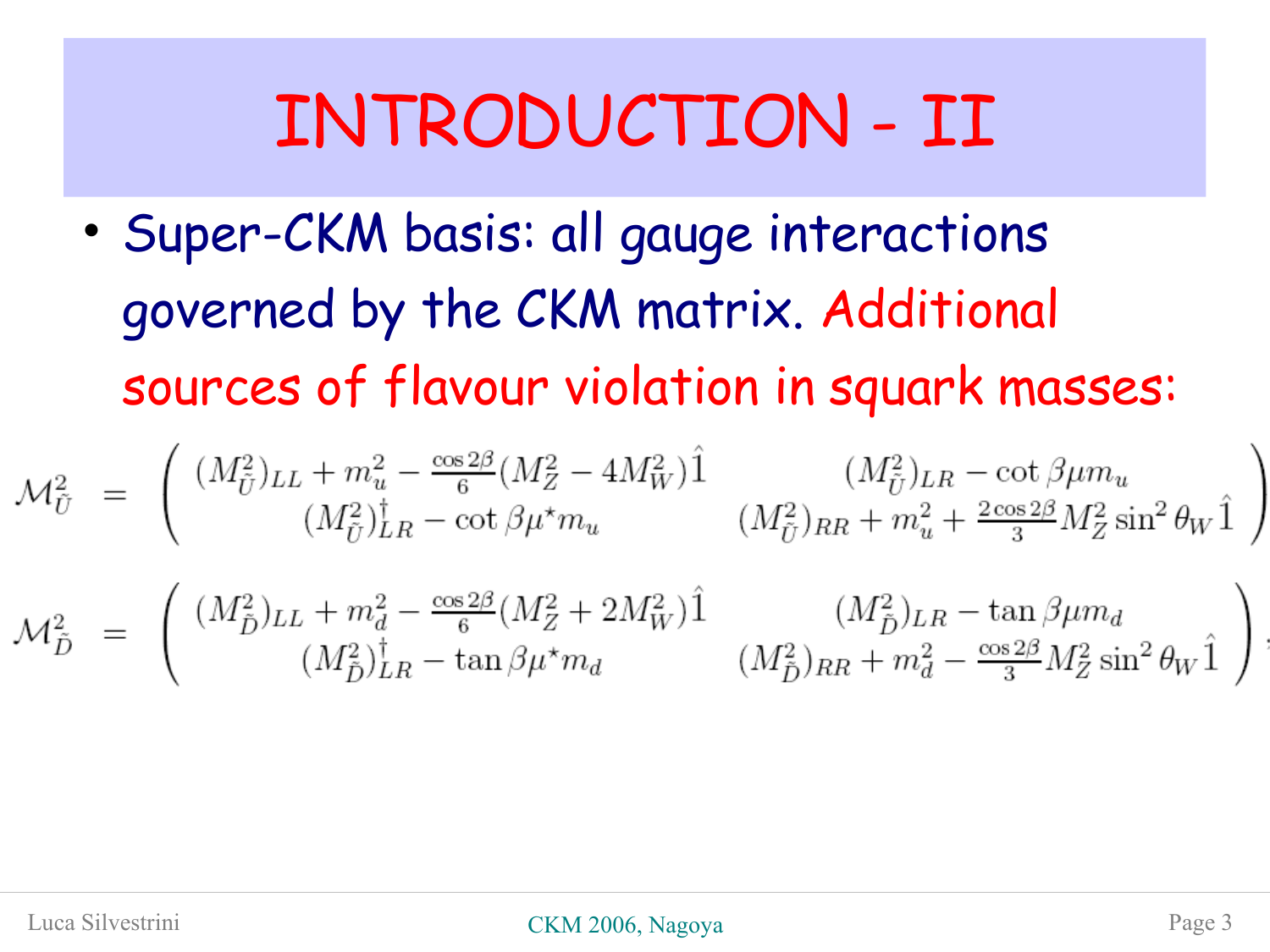#### INTRODUCTION - III

- $(M_{\tilde{D}}^2)_{LL} = V_L^D M_Q^2 V_L^{D\dagger}$   $(M_{\tilde{D}}^2)_{RR} = V_R^D M_D^{2T} V_R^{D\dagger}$  $(M_{\tilde{D}}^2)_{LR} = \frac{v \cos \beta}{\sqrt{2}} V_L^D A_D^{\star} V_R^{D\dagger}$ 
	- $M^{2}{}_{Q^{\prime}}$   $M^{2}{}_{D^{\prime}}$   $A^{~}_D$  soft SUSY breaking terms,  $V^{D}{}_{L,R}$ quark mass rotation matrices. Squark masses not diagonal unless  $M^{2}_{\;\;Q}$ ,  $M^{2}_{\;\;D}$  proportional to identity matrix or to quark mass squared, and  $A^{\vphantom{\dagger}}_D$  proportional to quark mass: Universality/alignment of soft SUSY breaking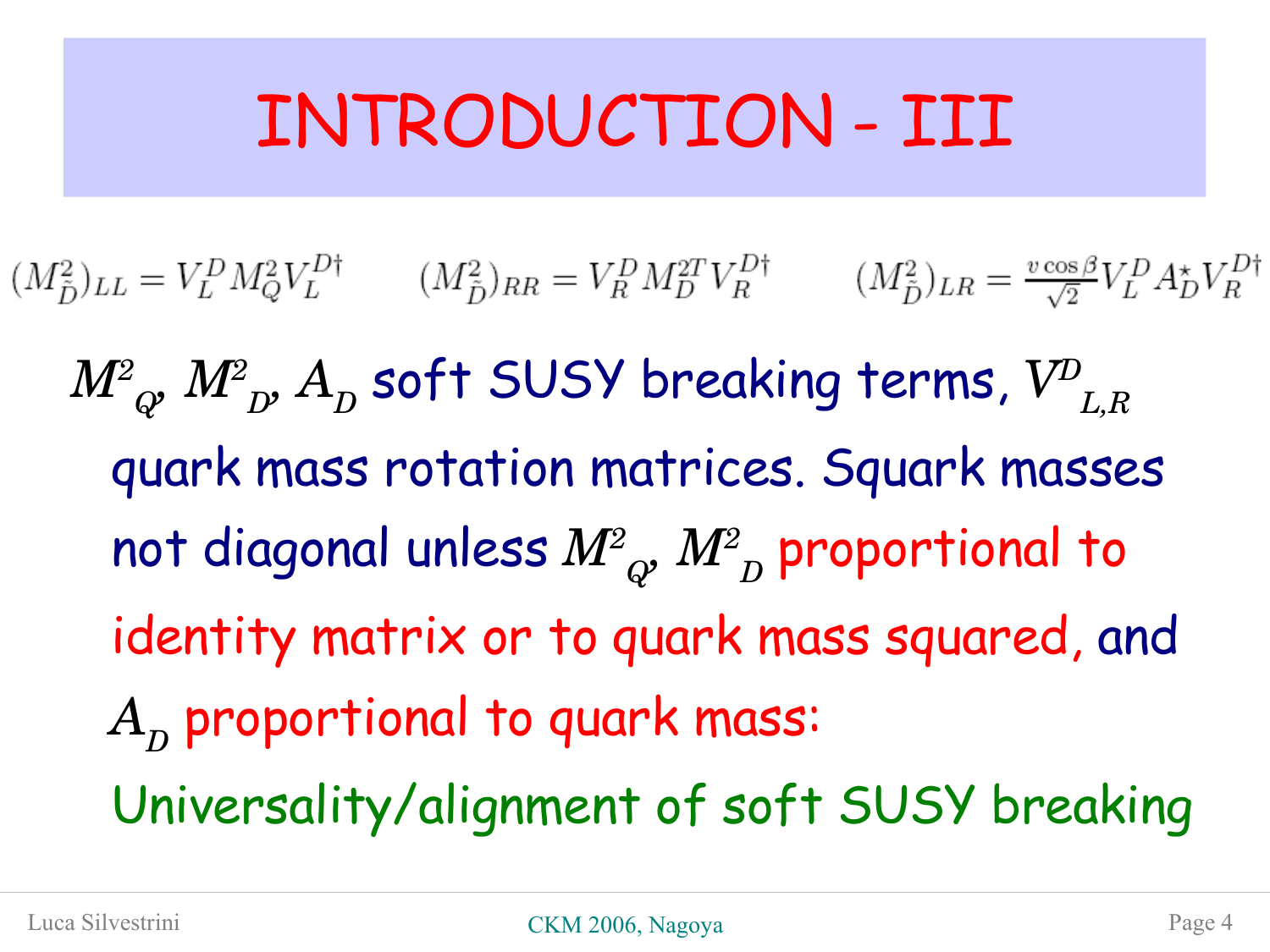#### INTRODUCTION - IV

• Flavour changing Mass Insertions (MI):

$$
(M_{\tilde{U}}^2)_{LL} = \begin{pmatrix} (m_{U1}^2)_{LL} & (\Delta_U^{12})_{LL} & (\Delta_U^{13})_{LL} \\ (\Delta_U^{21})_{LL} & (m_{U2}^2)_{LL} & (\Delta_U^{23})_{LL} \\ (\Delta_U^{31})_{LL} & (\Delta_U^{32})_{LL} & (m_{U3}^2)_{LL} \end{pmatrix}
$$

$$
(\delta_U^{IJ})_{LR} = \frac{(\Delta_U^{IJ})_{LR}}{(m_{UI})_{LL} (m_{UI})_{RR}}
$$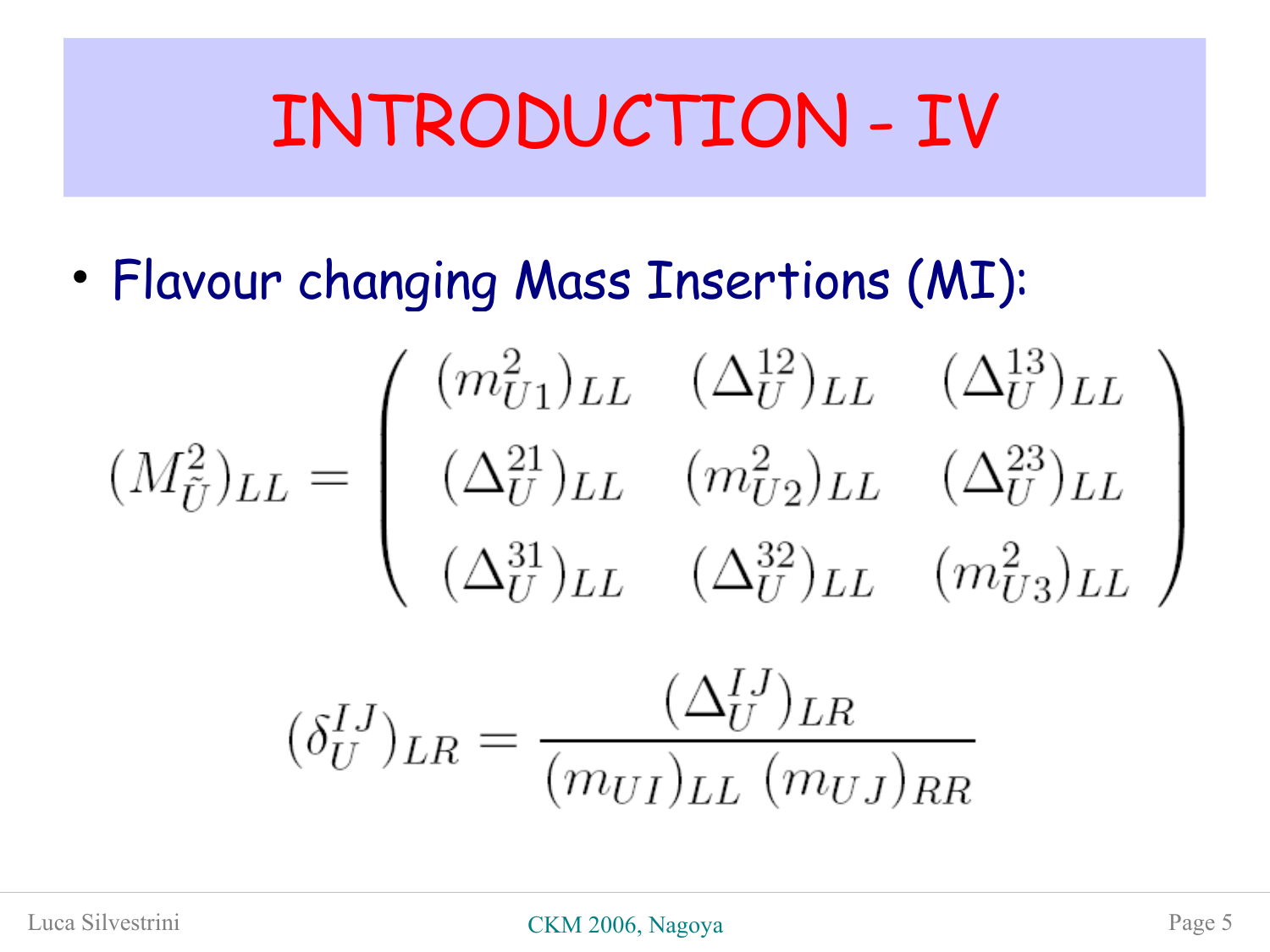## INTRODUCTION - V

- In the MSSM, two classes of contributions to FCNC's:
	- Supersymmetrization of SM contributions  $(W \rightarrow \tilde{w}, t \rightarrow \tilde{t})$  + H<sup>t</sup>: also present with  $\delta = 0$  $\frac{2}{10}$  +  $\frac{2}{10}$
	- · Pure SUSY contributions:  $\tilde{g}$   $\tilde{q}$ : require  $\delta \neq 0$

Hall, Kostelecky & Raby; Gabbiani et al.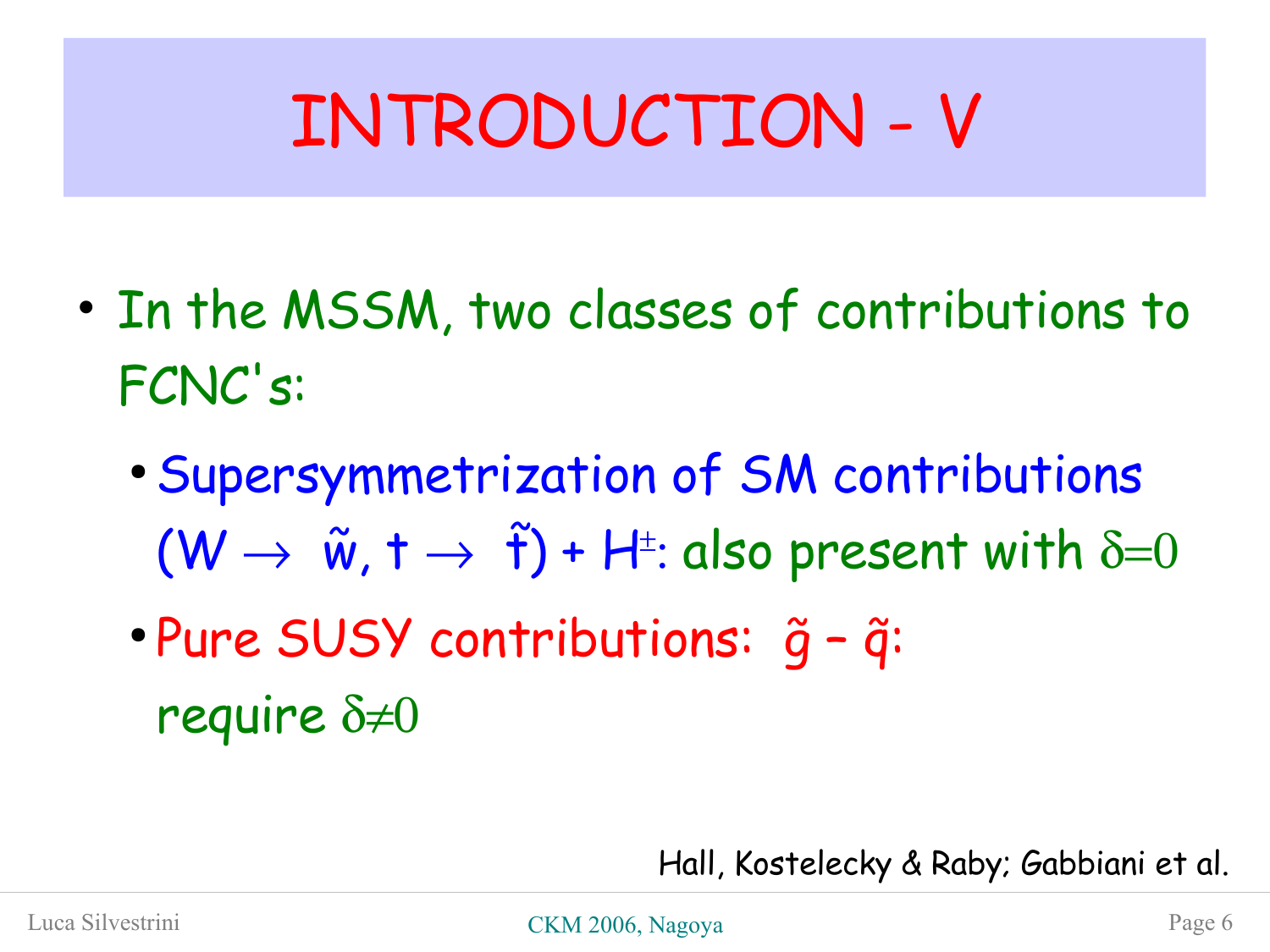## CONSTRAINTS ON THE MSSM

Ciuchini et al., to appear, Preliminary

- We consider a MSSM with generic soft SUSY-breaking terms, but
	- dominant gluino contributions only
	- mass insertion approximation



four insertions AB=LL, LR, RL, RR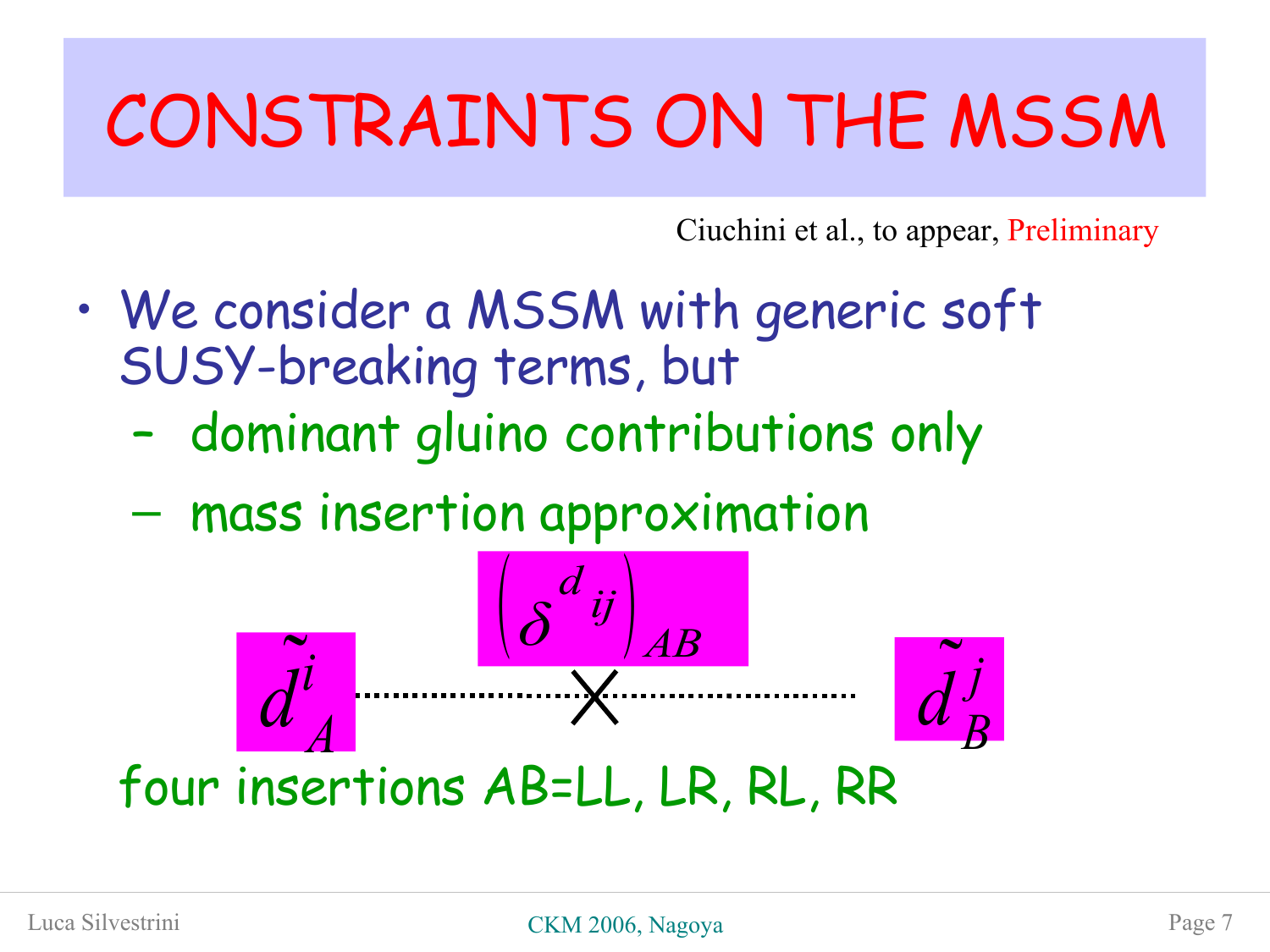# WHAT IS NEW SINCE GGMS '96

• Theory:

 $-LO$  & NLO anomalous dimensions for  $\Delta$ F=2 (strong enhancement of NP operators) Bagger et al; Ciuchini et al; Buras et al

 $-Lattice QCD$  B-parameters for  $\Delta$ F=2

Donini et al; Becirevic et al; Babich et al; CP-PACS

 $-SM$  NNLO  $b \rightarrow s\gamma$ ,  $b \rightarrow sH$ 

Misiak et al; Ghinculov et al; ...

 $–NLO$  matching for gluino  $\Delta F=2$ 

Ciuchini et al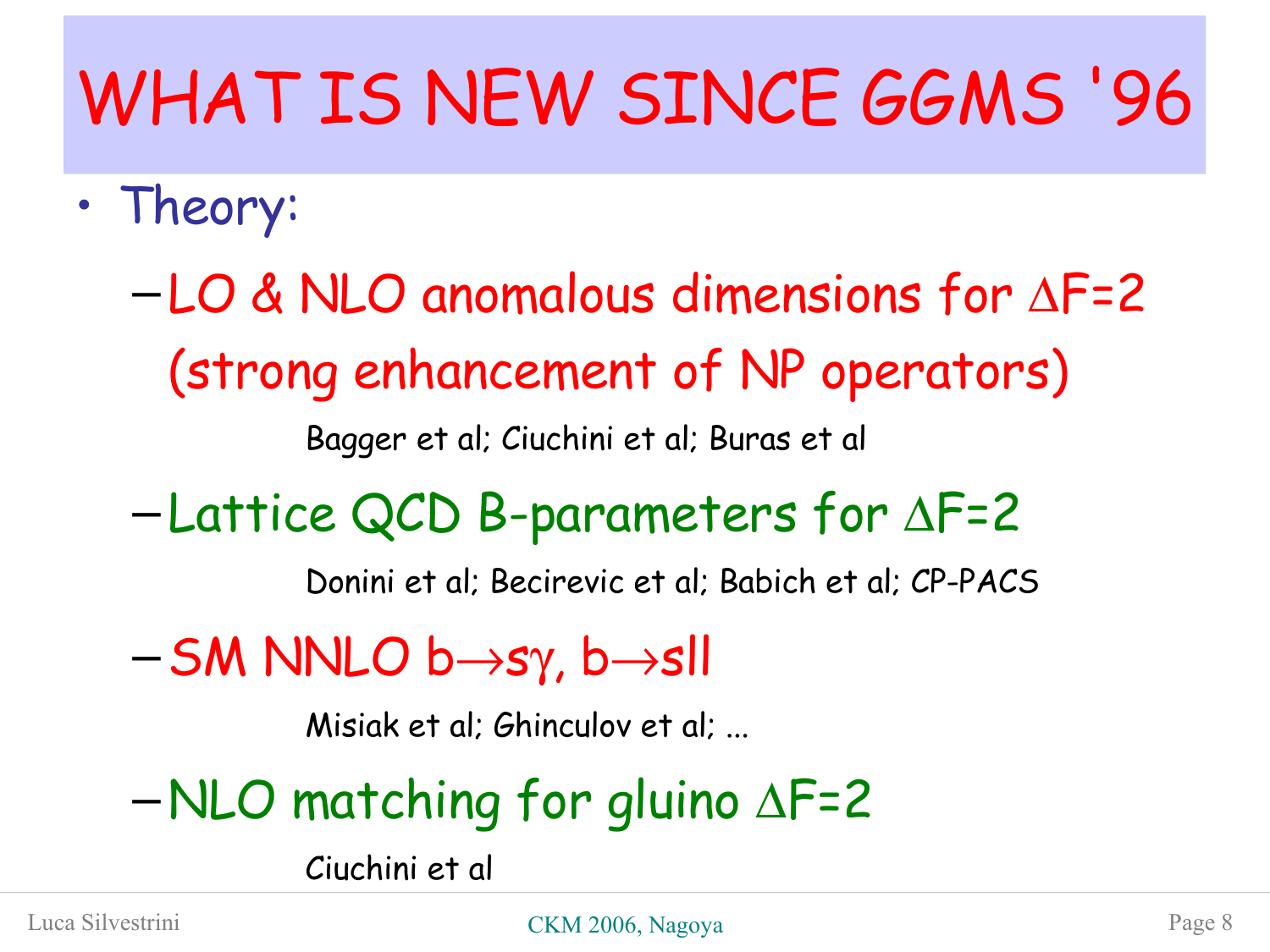## WHAT IS NEW SINCE GGMS '96

- Experiment:
	- $-CP$  violation in  $B_d$  mixing and decay

BaBar, Belle

 $-B<sub>s</sub>$  mixing and lifetime

CDF, D0

 $-b \rightarrow$ sy, b $\rightarrow$ sll with CP asymmetries

BaBar, Belle

–CKM determination in the presence of NP UTfit coll.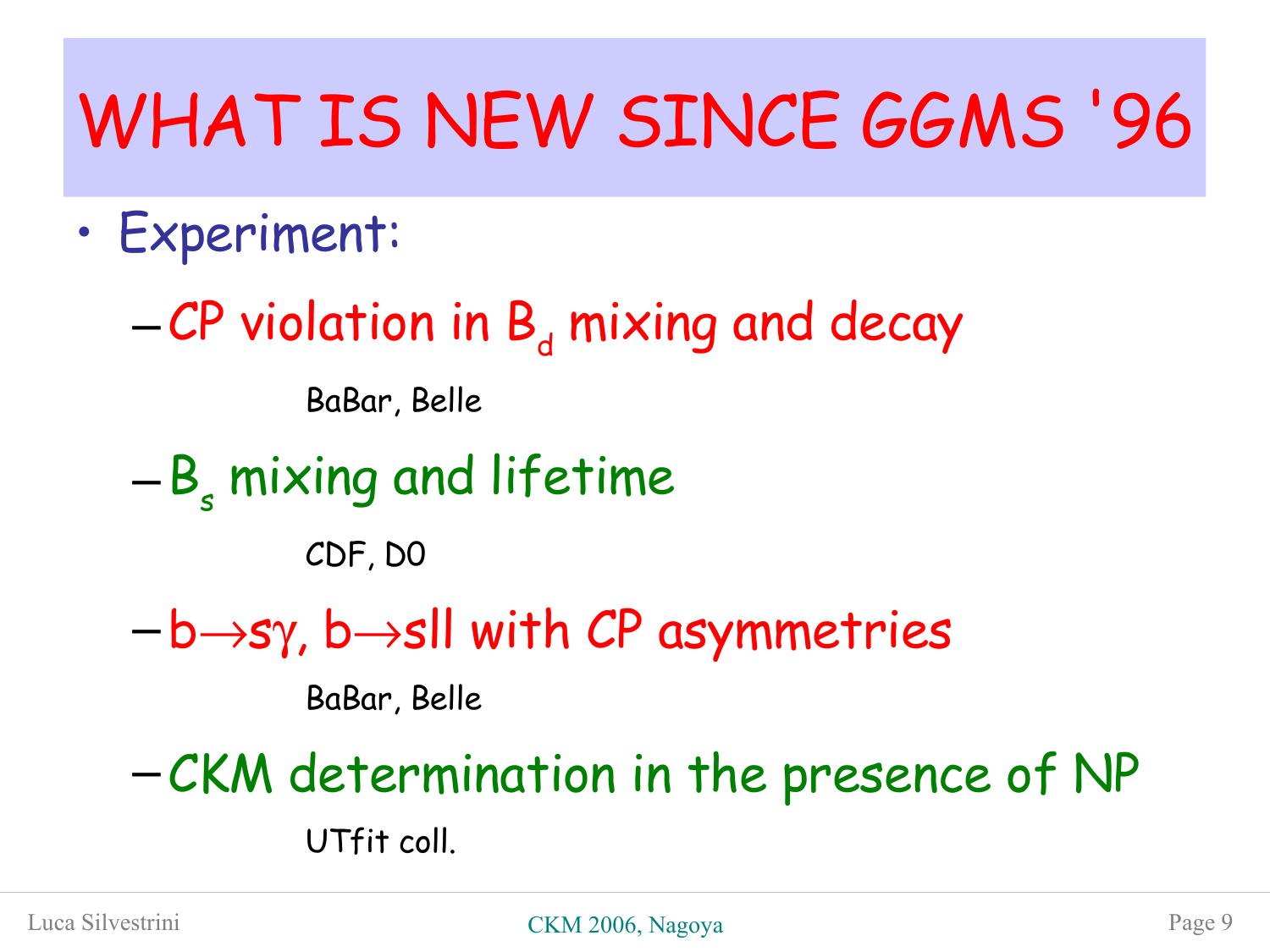#### CONSTRAINTS ON  $\delta$ 's

 $\bullet$   $\begin{pmatrix} d_{12} \end{pmatrix}$  contribute to Kaon mixing: constraints from  $\Delta m_{K}^{}$  , ε $_{K}^{}$ & ε'/ε  $\bullet$   $\begin{pmatrix} d_{13} \end{pmatrix}$  contribute to B mixing:  $\mathop{{\sf constrains}}$  from  $\Delta {\sf m}_{_{\sf B}}$  & CPV  $\bullet$   $\begin{bmatrix} d_{\text{loc}} \end{bmatrix}$  contribute to Bs mixing and  $\left(\delta^{a}{}^{23}\right)_{AB}$   $\rightarrow$  s decays: constraints from *δ d*  $\begin{array}{c} 12 \end{array}$   $AB$  *δ d*  $\begin{array}{c} 13 \end{array}$   $AB$ *d*  $\begin{array}{c} 23 \ A B \end{array}$ 

 $\Delta \mathsf{m}_{\scriptscriptstyle{\mathsf{BS}}}$ ,  $\Delta \Gamma_{\scriptscriptstyle{\mathsf{s}}},\, \mathsf{b} \to \mathsf{s}\gamma,\, \mathsf{b} \to \mathsf{s}\mathsf{l}^*\mathsf{l}^{\scriptscriptstyle{\mathsf{T}}}$ 

• for reference, choose  $\mathsf{m}_{\mathsf{gl}}$ = $\mathsf{m}_{\mathsf{sq}}$ =350 GeV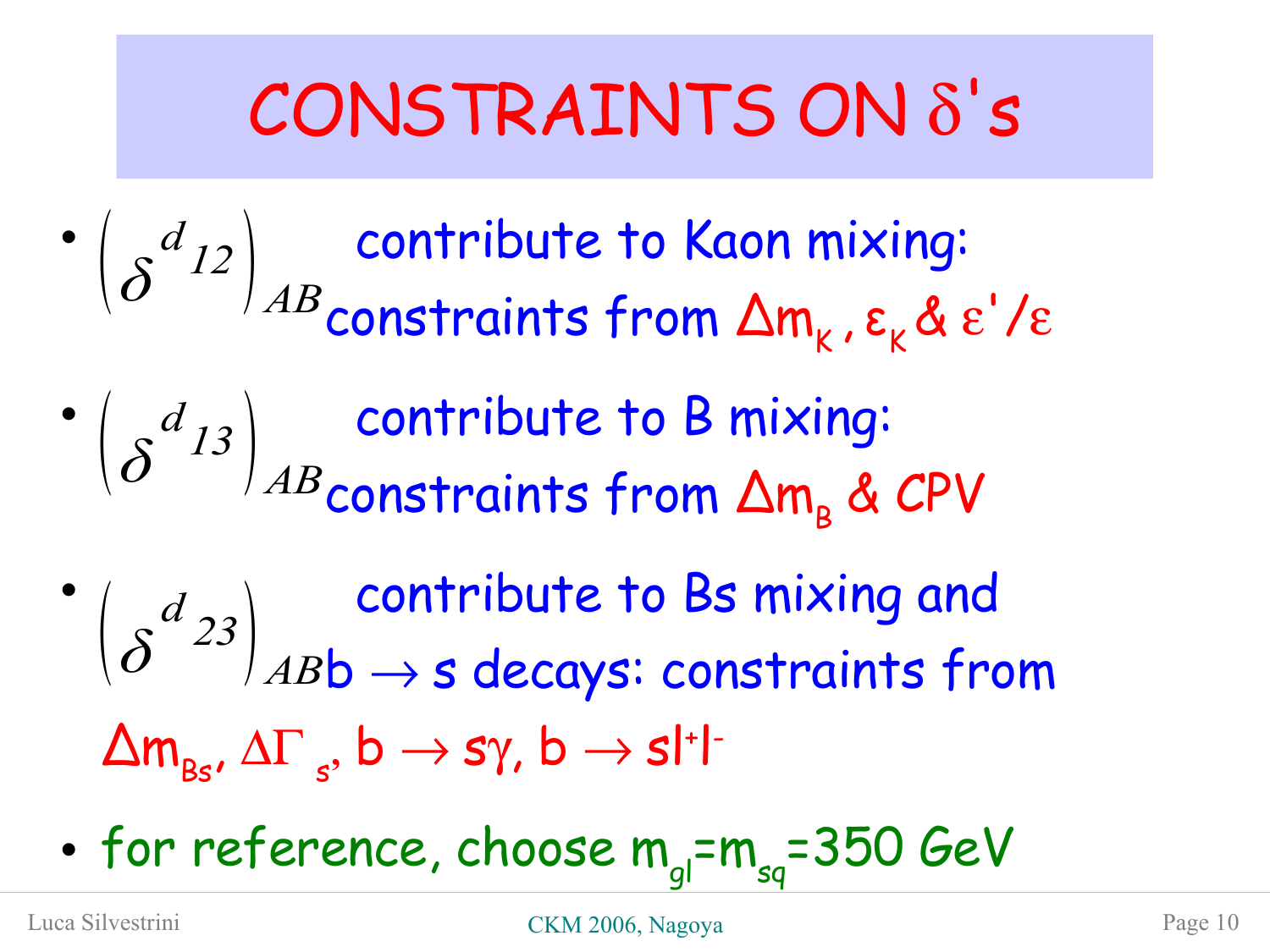

=m<sub>gl</sub>=350 GeV

Luca Silvestrini CKM 2006, Nagoya Page 11

 $\Delta m_{k}$  and  $\varepsilon_{k}$  m<sub>sq</sub>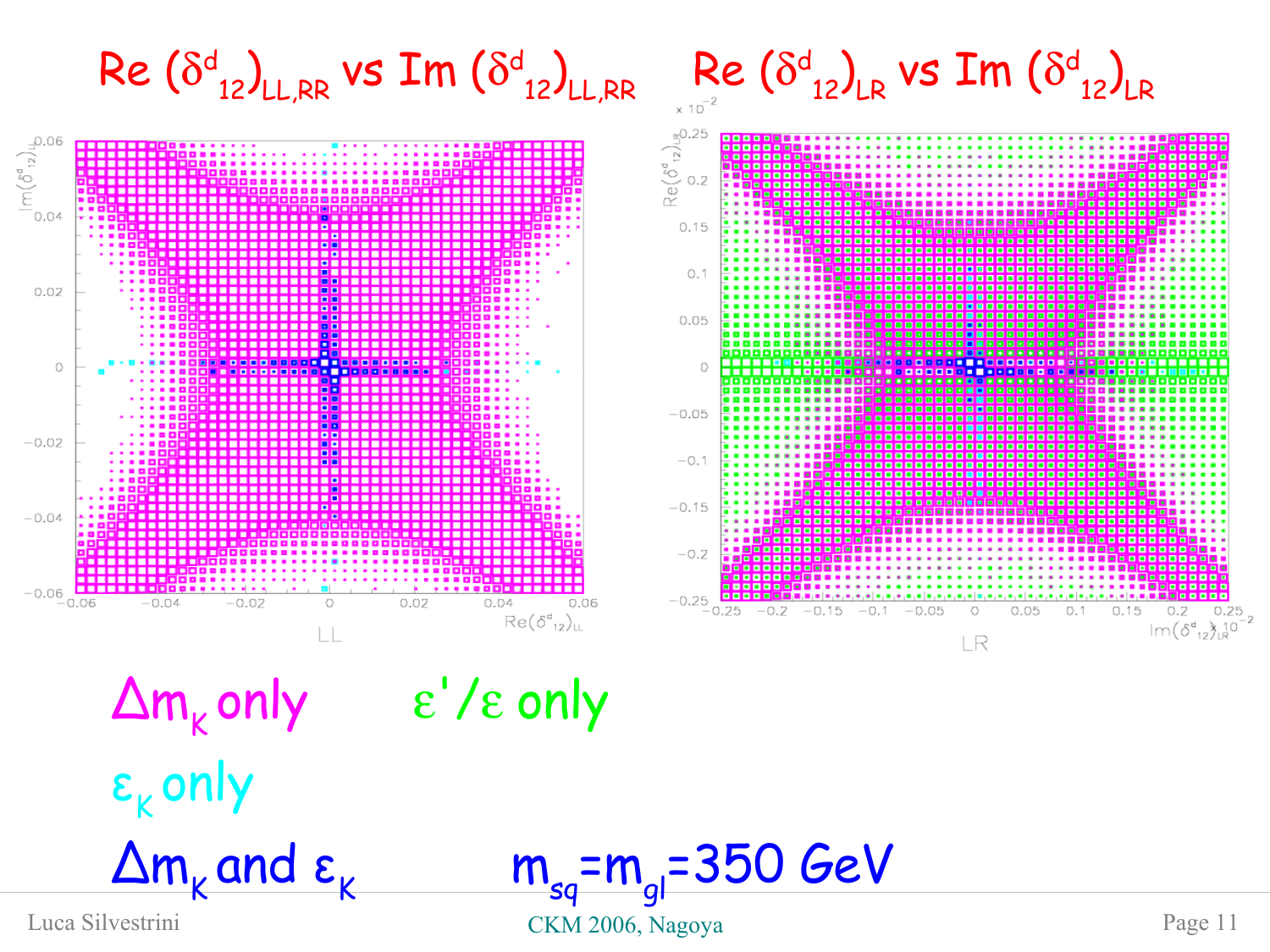

 $\Delta$ m $_{\rm K}$ only ε<sub>κ</sub> only  $\Delta m_{k}$  and  $\varepsilon_{k}$  m<sub>sq</sub>

Luca Silvestrini CKM 2006, Nagoya Page 12 =m<sub>gl</sub>=350 GeV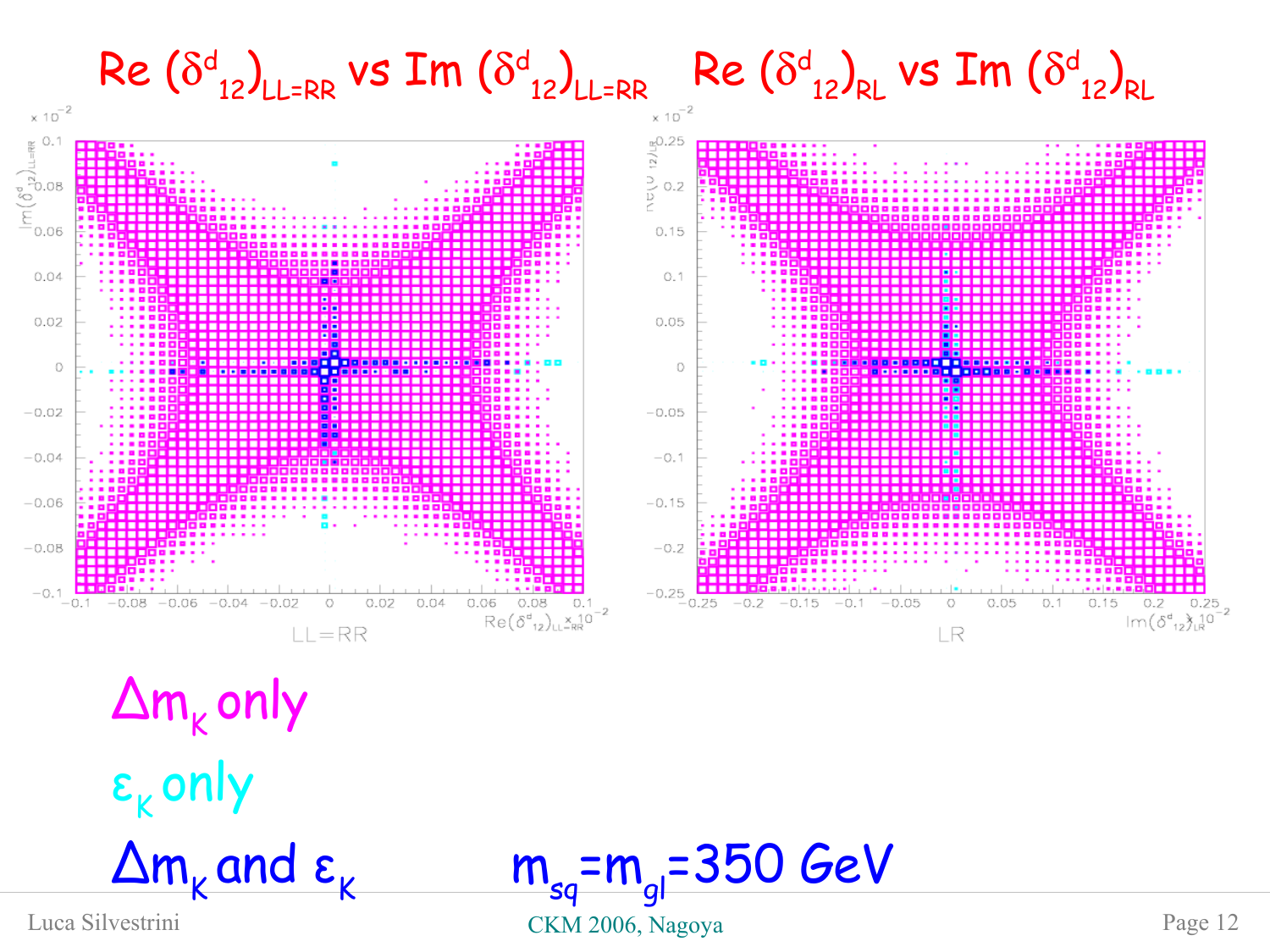

sin 2β only

All constraints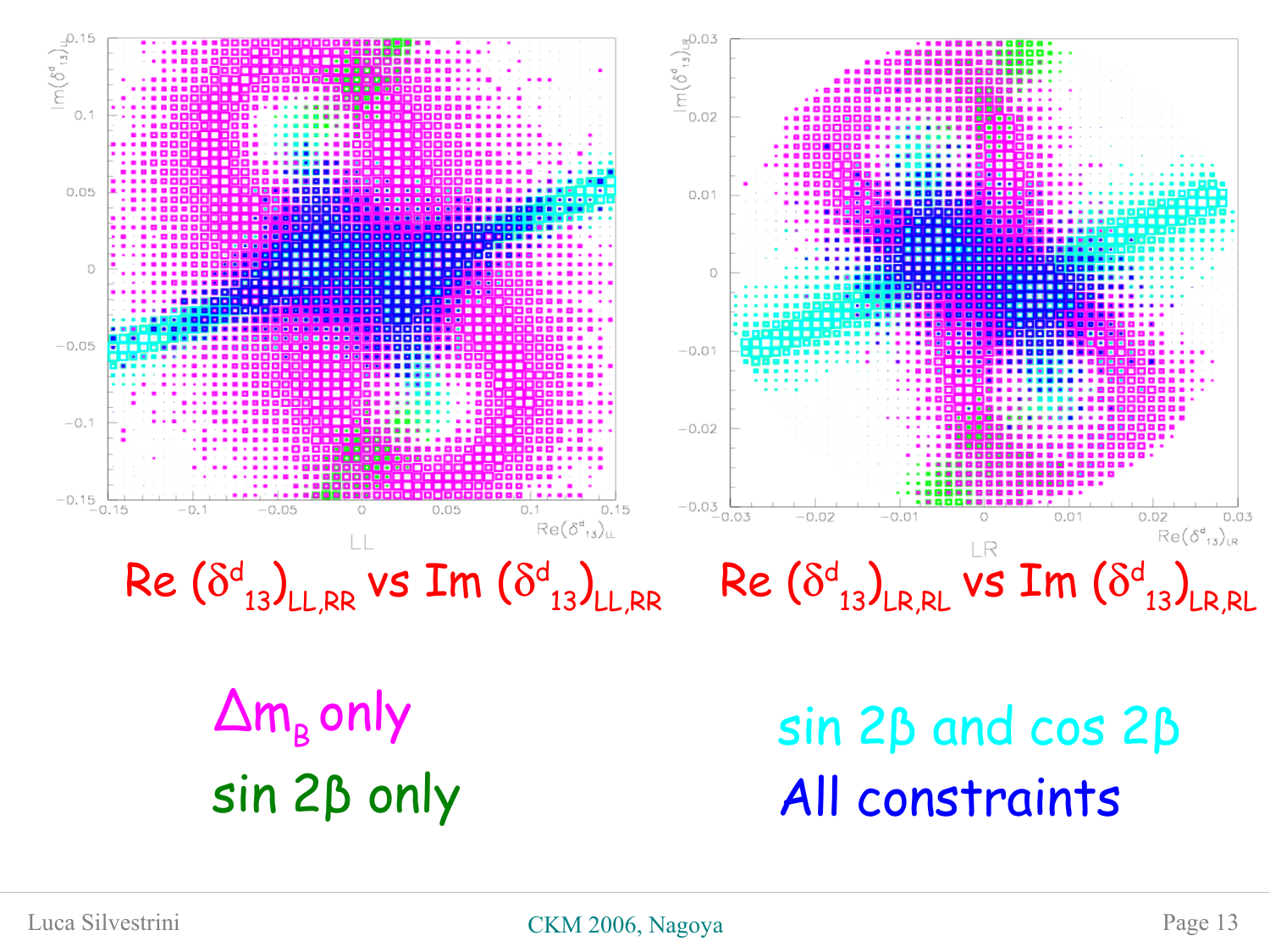

Luca Silvestrini CKM 2006, Nagoya Page 14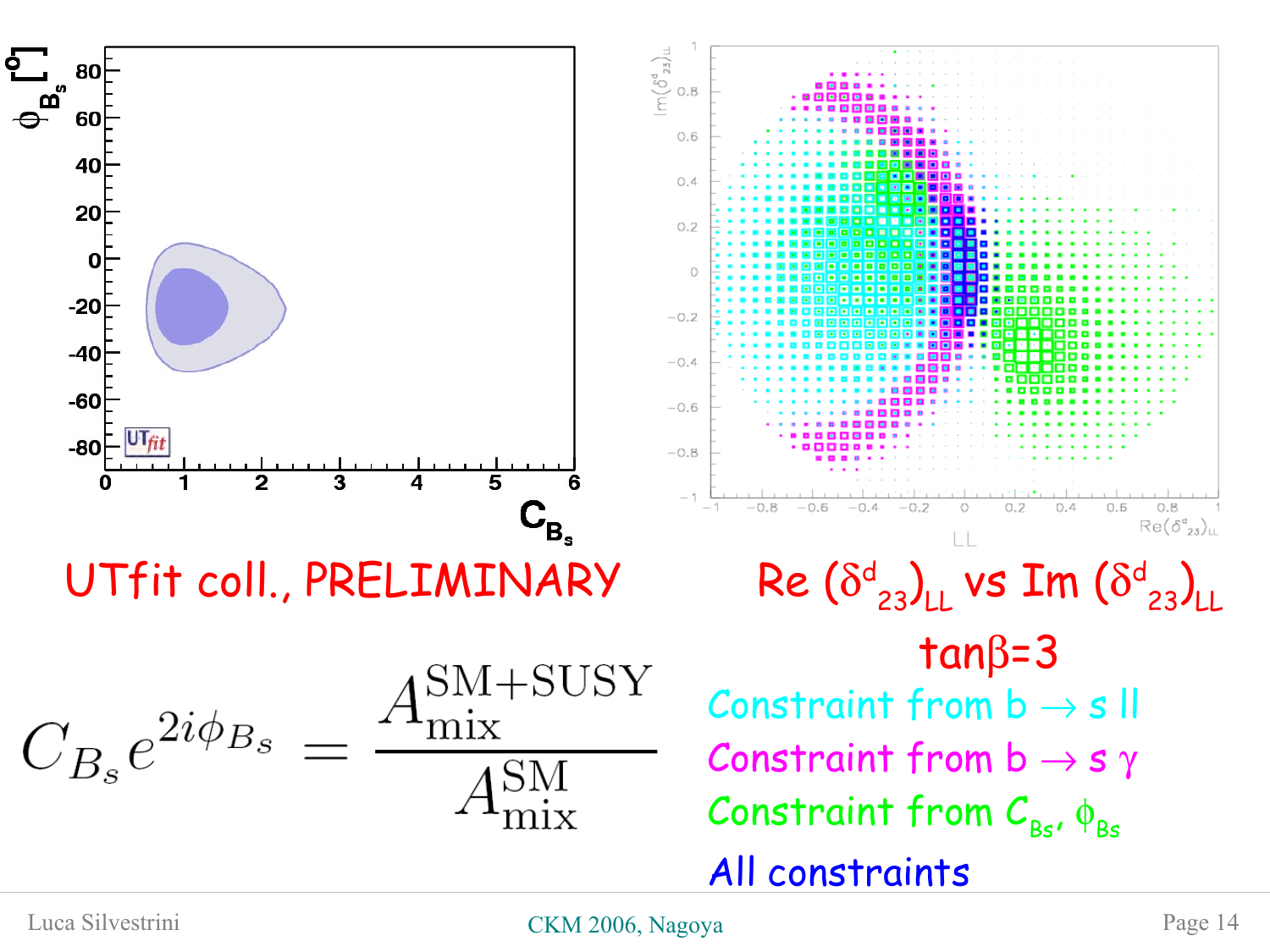

#### LR & RL dominated by BR(b  $\rightarrow$  s  $\gamma$ ) & BR(b  $\rightarrow$  s l<sup>+</sup>l<sup>-</sup>) RL does not interfere with the SM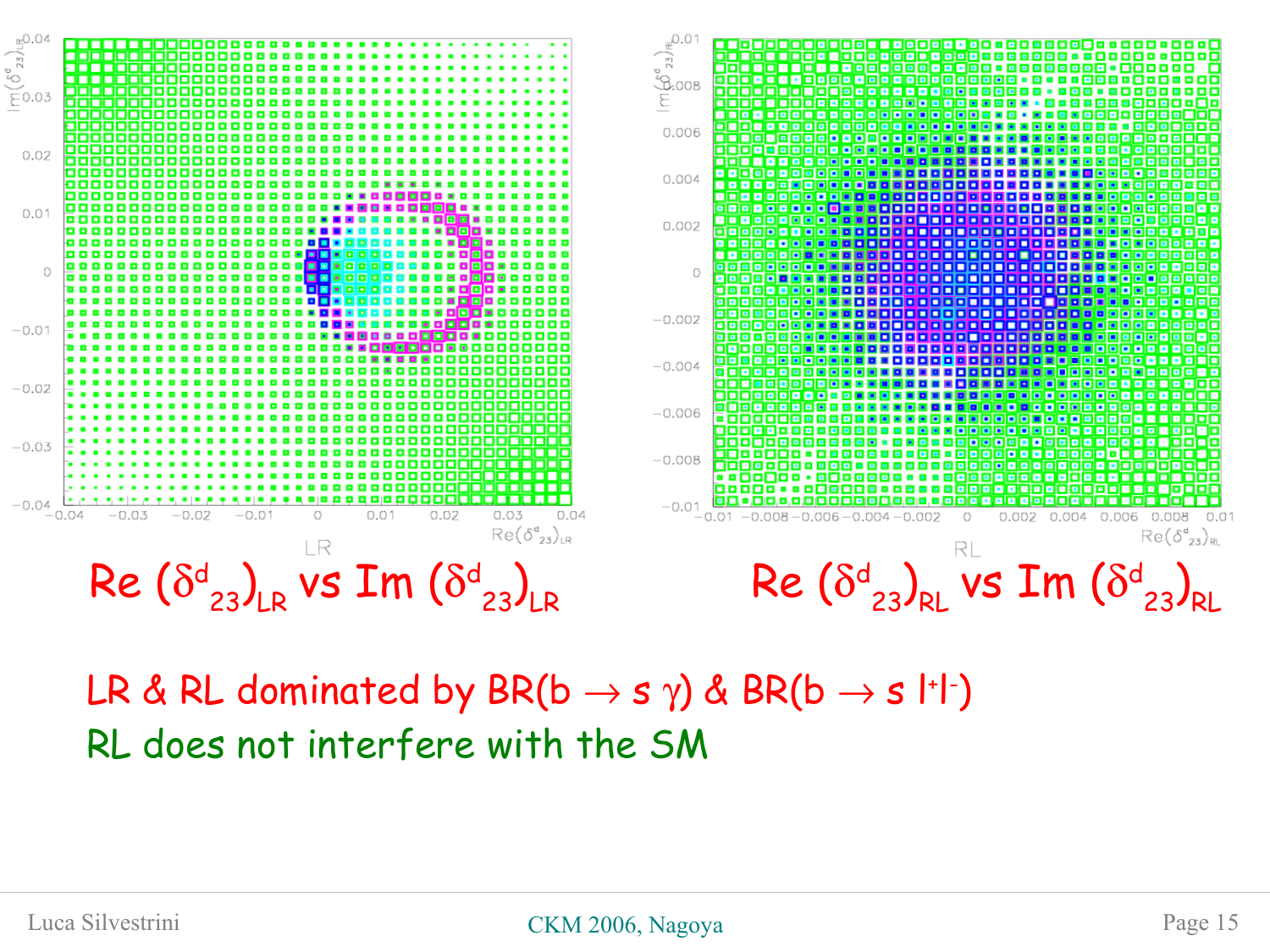

LL & LL=RR dominated by  $\mathcal{C}_{_{\mathsf{Bs}}}$ ,  $\phi_{_{\mathsf{Bs}}}$ Could easily explain a nonzero  $\phi_{\text{BS}}$